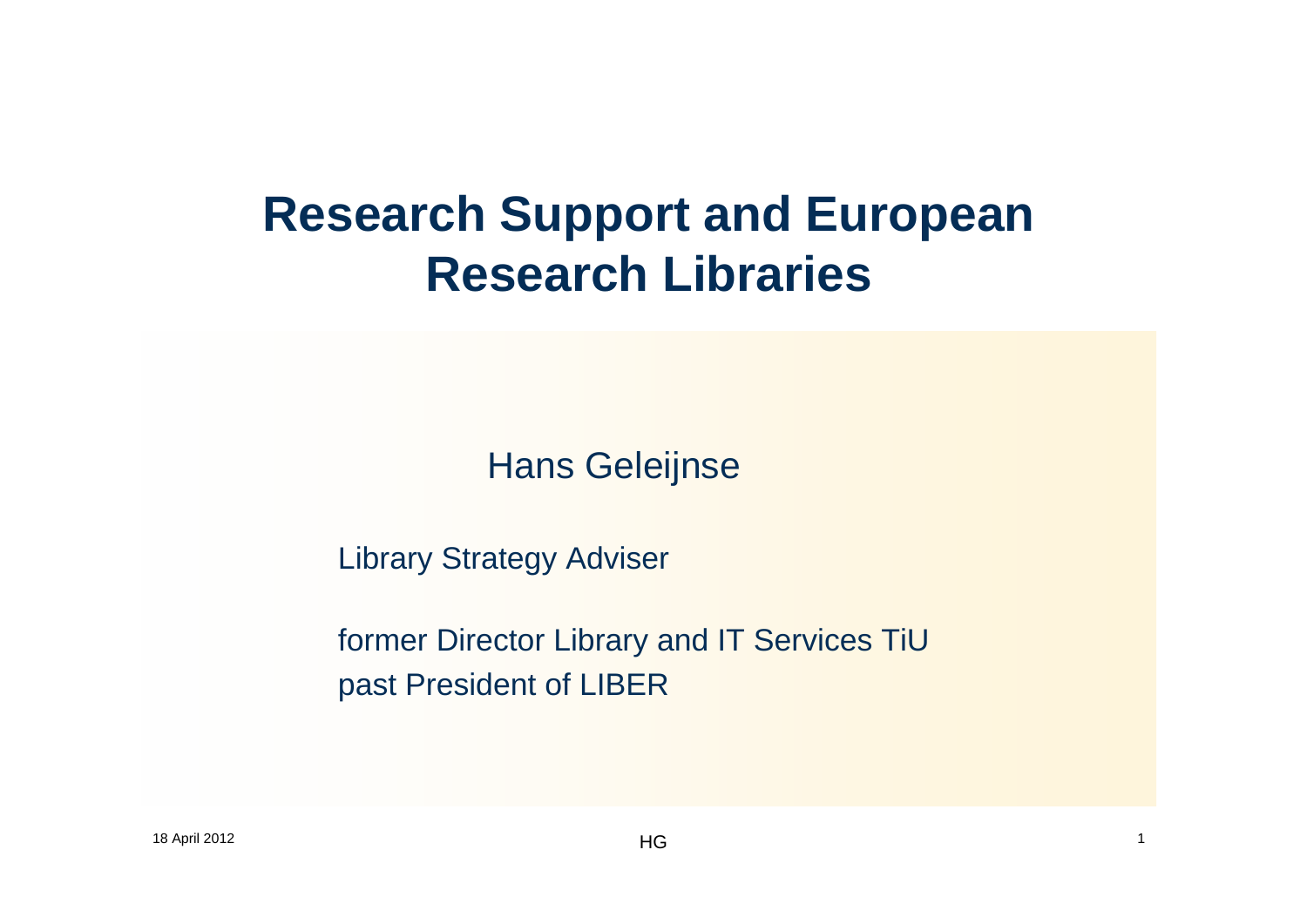#### **Highlights from the report of the University Leadership Council 'Redefining the Academic Library' (2011)**

- $\mathcal{L}_{\mathcal{A}}$ Collection Size rapidly losing importance
- $\mathcal{L}_{\mathcal{A}}$ Local print collections are rarely used
- Acquisition model: ''just in time' purchasing approach''
- $\overline{\phantom{a}}$ Demand for traditional library services is declining
- $\mathcal{L}_{\mathcal{A}}$ Academic libraries plan to substantially increase spending on ebooks
- $\Box$ Collaborative storage arrangements
- $\mathcal{L}_{\mathcal{A}}$ Library space >>> space to support collaborative learning
- $\overline{\phantom{a}}$ Students need for information literacy
- $\left\vert \cdot \right\vert$ Increasing importance of Open Access.
- **Service Service**  New information infrastructure required for management of scientific data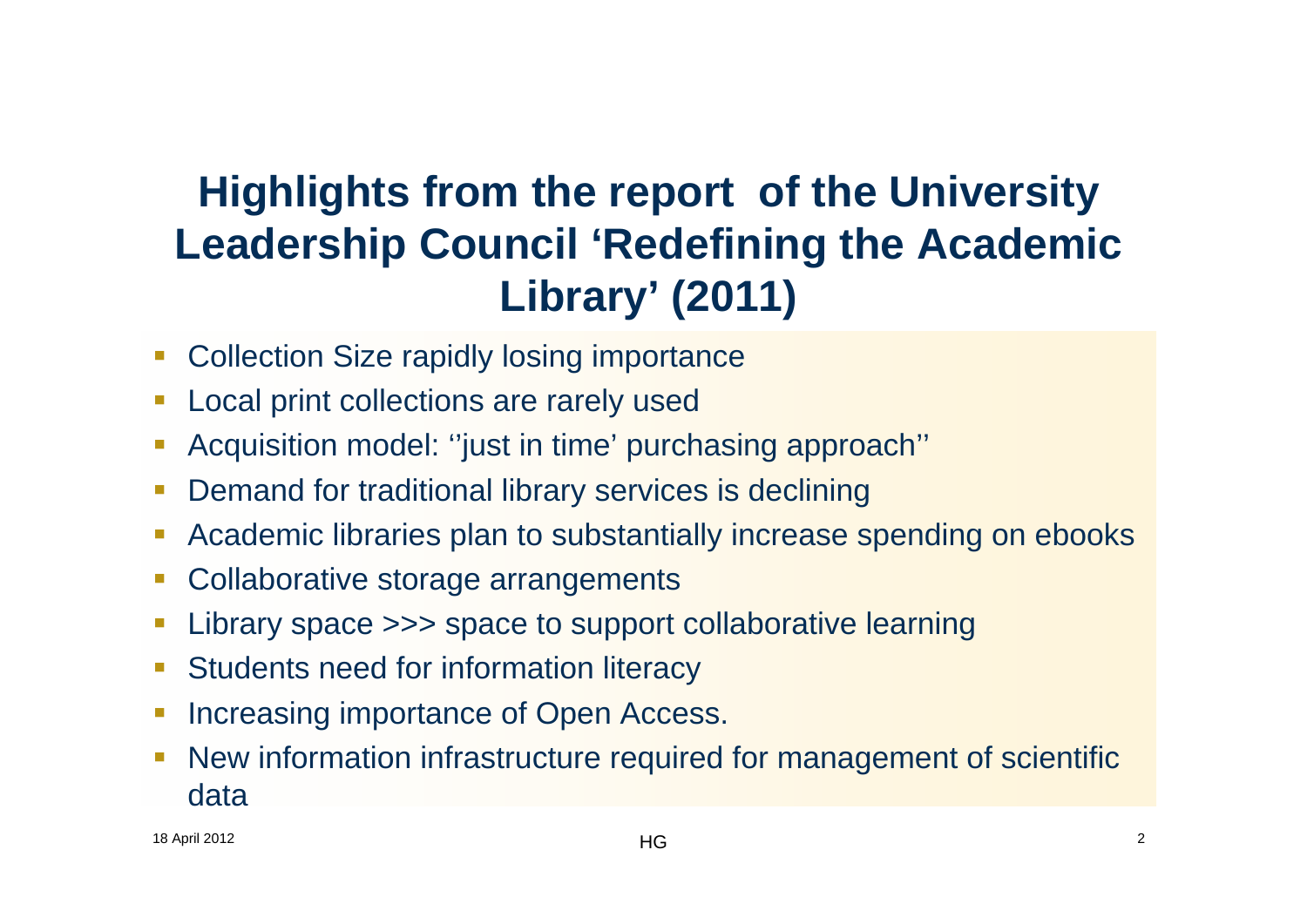#### **Key message of this American report**

The library's traditional role as a repository for physical books and periodicals is quickly fading, with important implications for space utilization, resource acquisition, and staffing.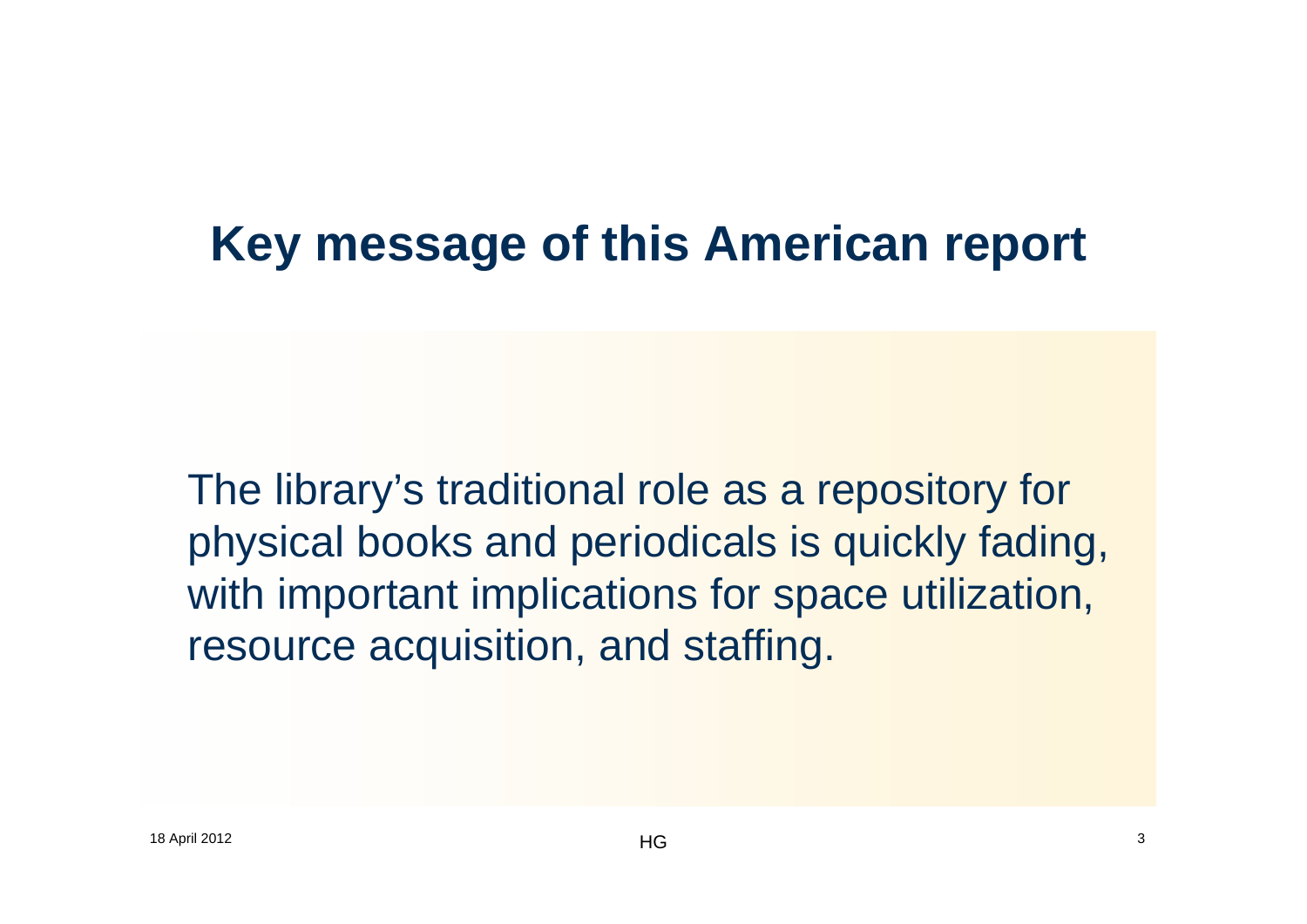## **Discussing Trends with European library leaders (2011)**

- **Similar trends**
- Many libraries are looking for new discovery services
- **Cloud based services offer new opportunities for a new** ILS of the next generation
- **Concern about privacy, security, data protection**
- Severe budget problems
- Impact of mobile applications and social networking is discussed
- **Focus on research infrastructure**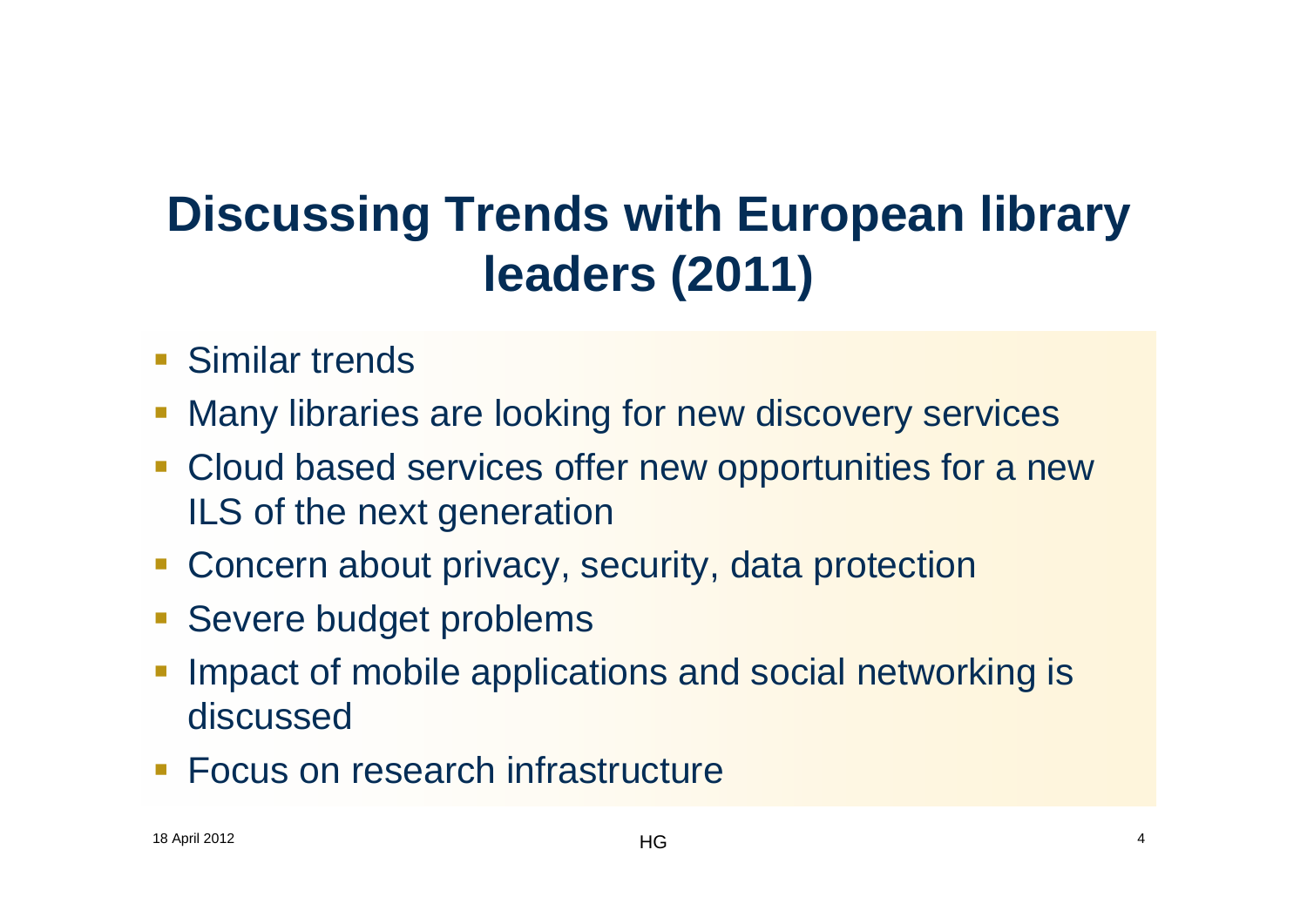# **4 Topics**

- **Scholarly Communication and Open Access** repositories
- **The role of the library in the area of Research Data**
- **The Promise of the Cloud**
- **Better use of Library Space**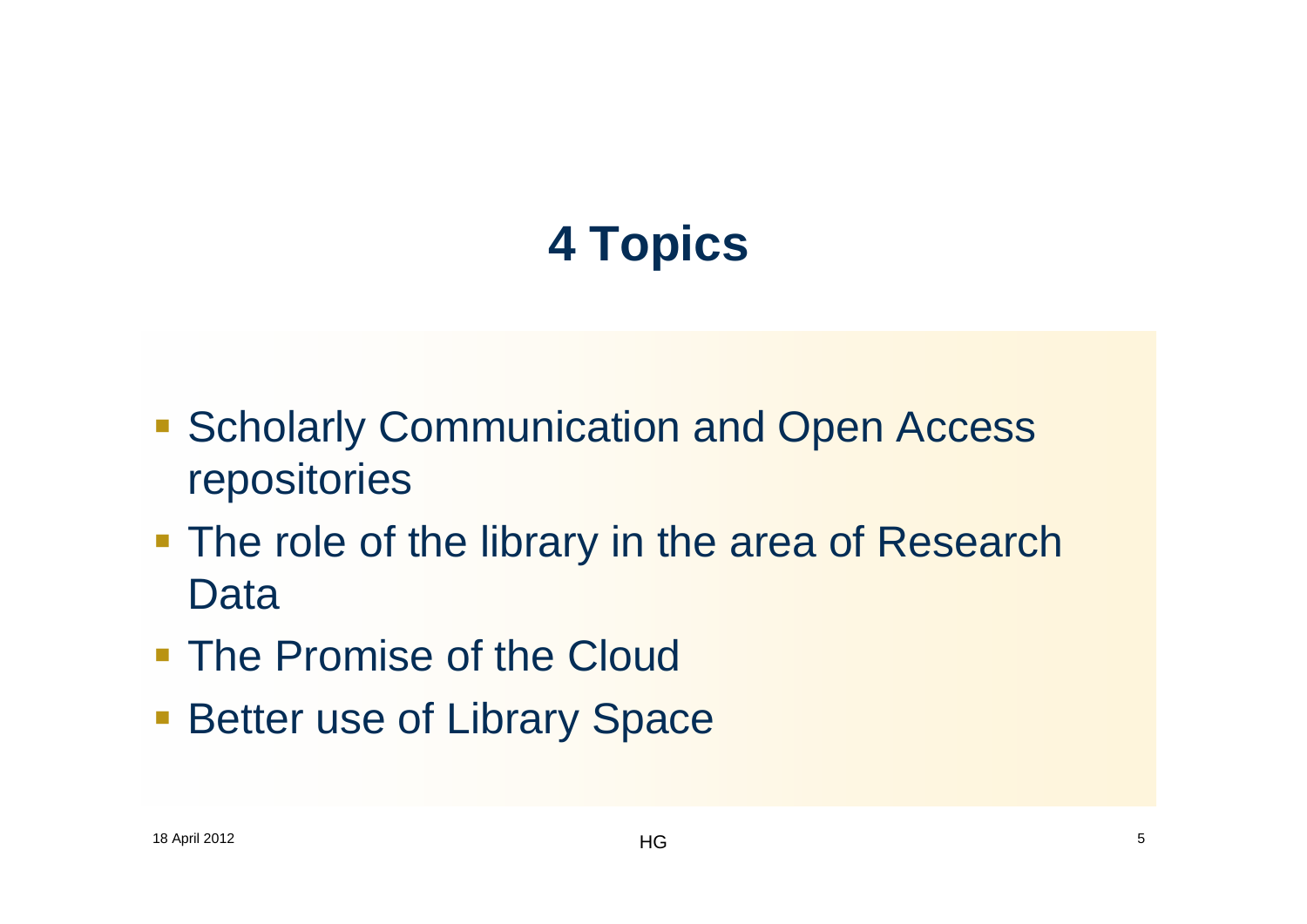# **Scholarly (journal) publishing**

- 25.400 active peer-reviewed journals (2009)
- **Controlled mainly by commercial publishers**
- 1.5 Million articles a year
- **STM market 2010 : revenues \$ 12.093.000.000.** About 75% from STM journals
- **Expected growth of 4.5 5% per year**
- **Profit margin of Elsevier is 36%**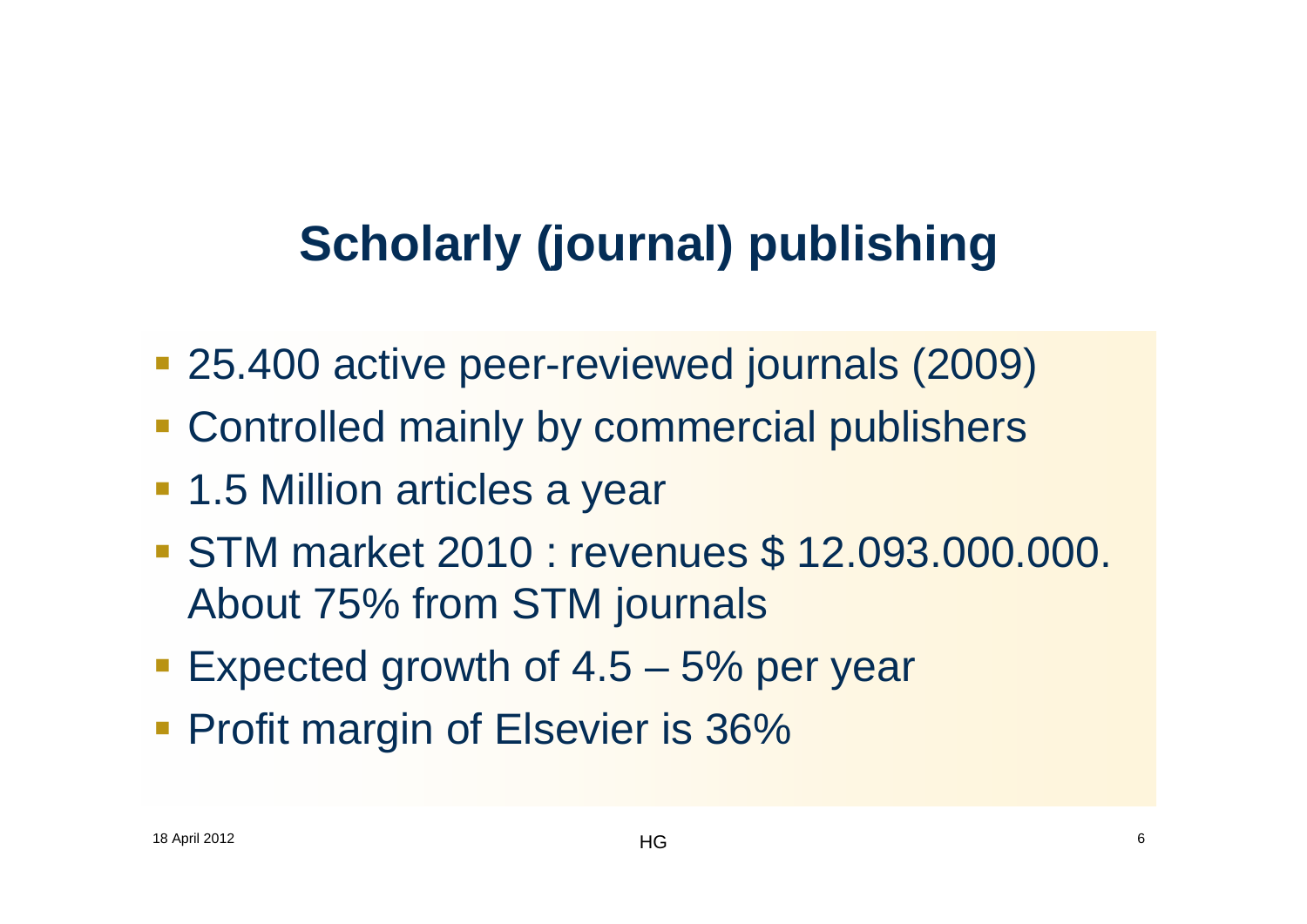#### **Open Access journals**

- **7.311 peer-reviewed Open Access journals** (DOAJ), but most journals don't have a high reputation
- **Some very promising developments, e.g. PLoS**
- **Plos ONE:** Widely disseminated and cited results. No access restrictions. Results published fast. Rigorous peer-review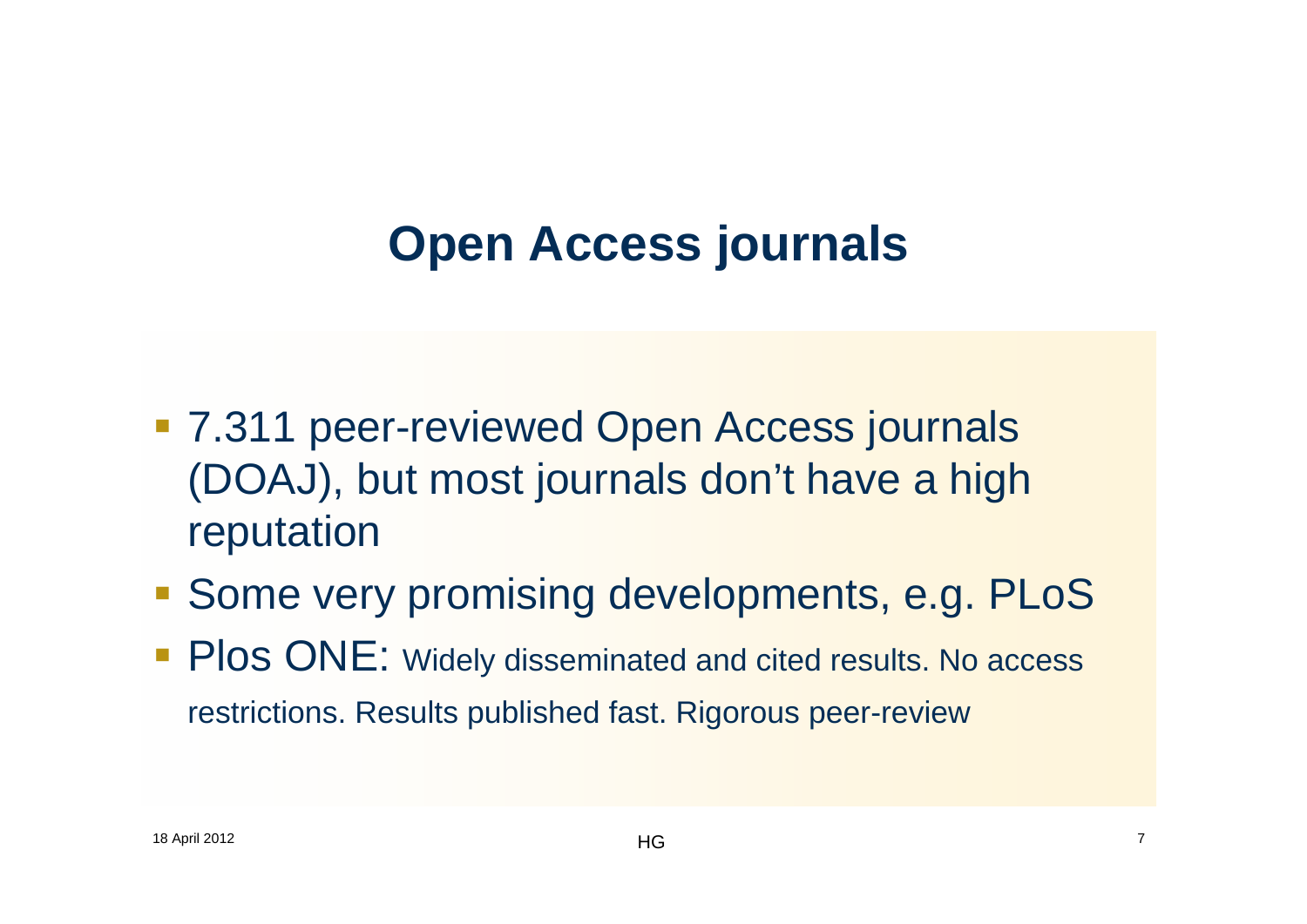## **Slow progress in Open Access**

- **Author Pay model of Open Access publishing more** accepted by traditional publishers
- OA is stimulated by EC, governments, funding bodies and universities (mandates)
- **30% of faculty members have deposited articles in a** repository (Ithaka survey 2009)
- **SURF survey 2012: about 20% of publications and data** are 'Open Access'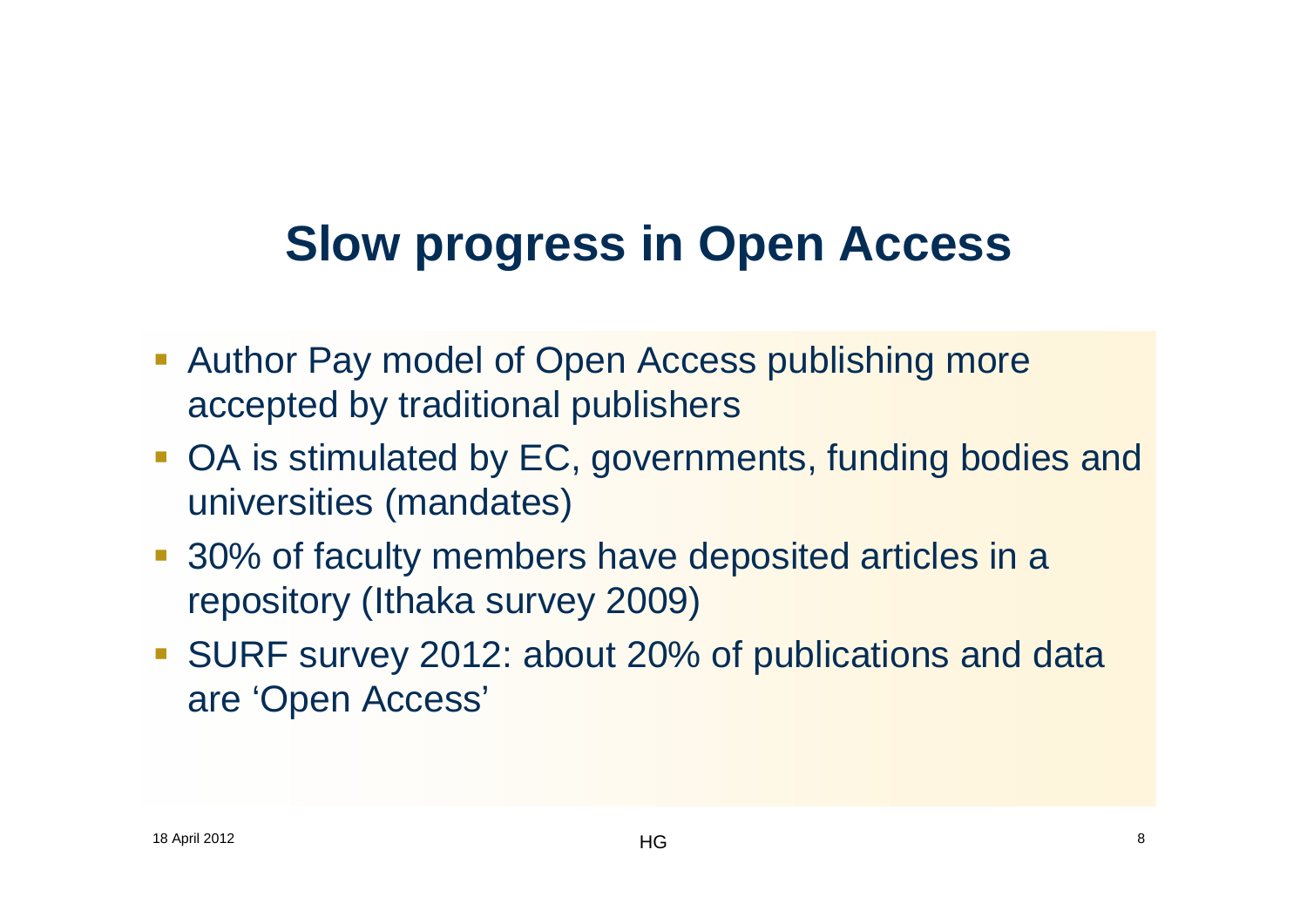### **Number of OA repositories worldwide (DOAR)**

Europe

| <b>- August 2005</b> | 400  |      |
|----------------------|------|------|
| <b>June 2008</b>     | 1100 |      |
| <b>January 2010</b>  | 1560 | 755  |
| <b>- April 2012</b>  | 2194 | 1023 |

**Worldwide**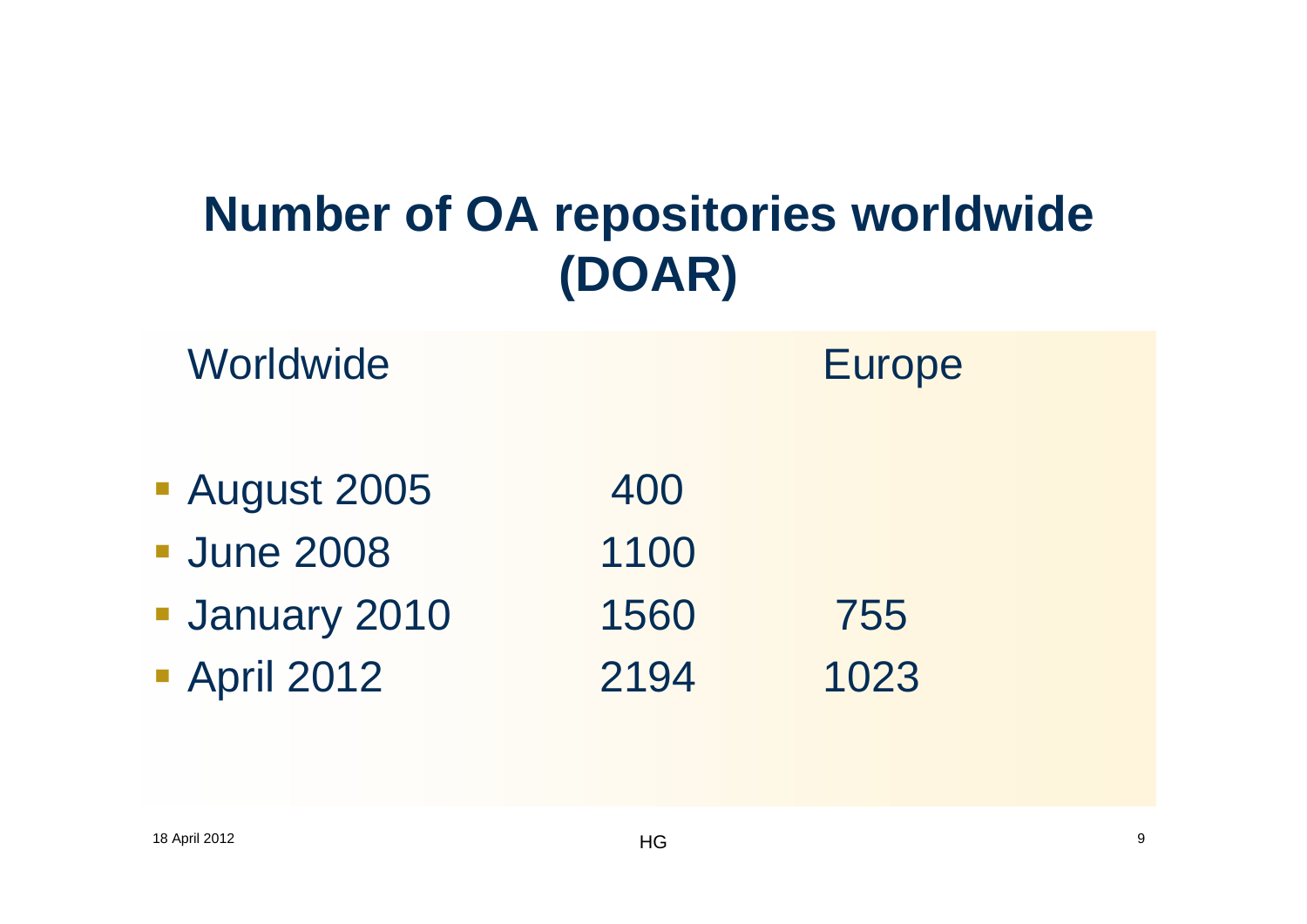## **Changing the traditional process**

- Tenure and promotion system, rankings and personal interests are keeping the scholarly publishing process hostage
- Traditional (commercial) publishing is still managing most of the high ranked publications
- $\mathbb{R}^n$ Commercial publishers will squeeze libraries as long as possible
- $\mathcal{L}_{\mathcal{A}}$ Progress of Open Access is too limited
- Licensing is often not connected with Open Access goals
- How to combine Open Access with quality control/peer review on top of it?
- **No change without concerted actions**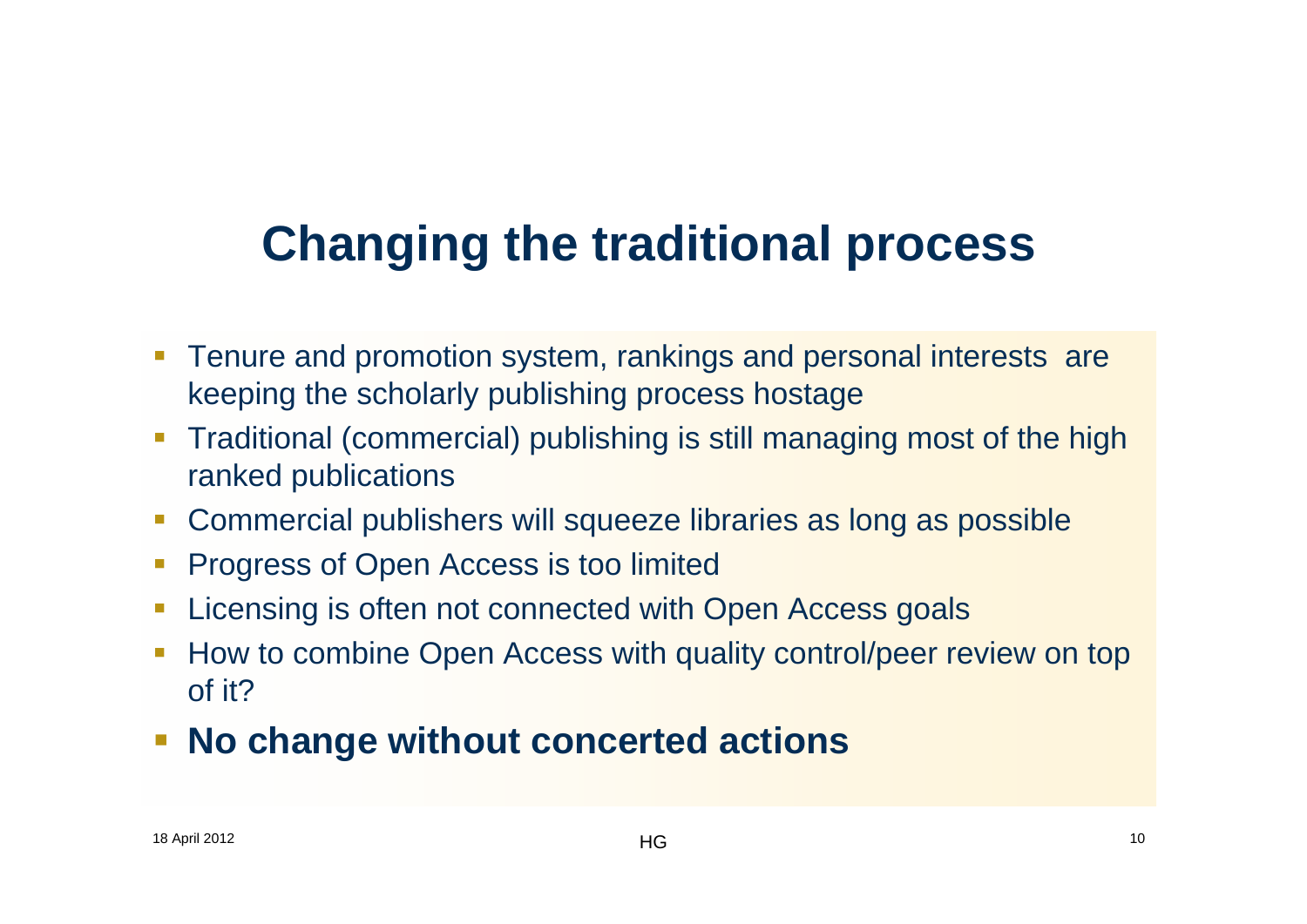## **EC Vice-President Kroes on 11/4/2012**

- Open Access should be the rule, but there can be exceptions
- $\mathcal{C}_{\mathcal{A}}$  "None of that means that a model dating back hundreds of years is still the right one for the internet age.
- **The State**  None of that means we should cut back on life-saving cancer research in the supposed interests of patients – when we can ensure that data is anonymised or aggregated.
- $\mathcal{L}_{\mathcal{A}}$  None of that means subscription-based models for access to research publications should continue to be dominant in an era where distribution costs approach withhold from the public the work funded by their tax Euros
- And none of that means we should withhold from the public the work funded by their tax Euros."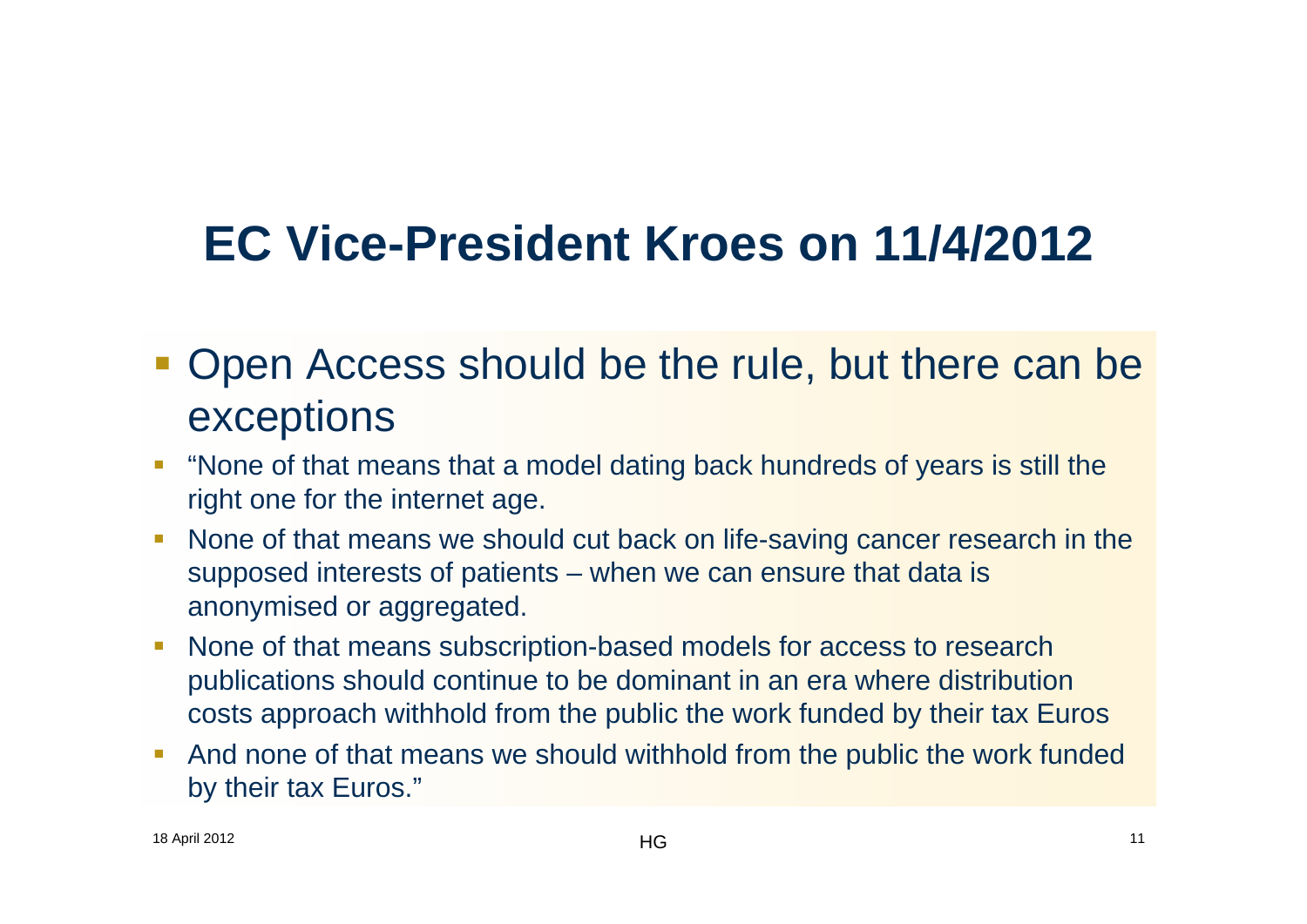#### **Research data: Report of High Level Expert Group to EC (2010)**

- **Times** Tsunami of research data in all disciplines
- Great opportunities for data mining, to combine data across disciplines and solve major problems
- Need to address the problems of accessing, sharing, storing and preserving of data
- Develop an international framework for a collaborative data infrastructure
- **Substantial EC funding for this will become available**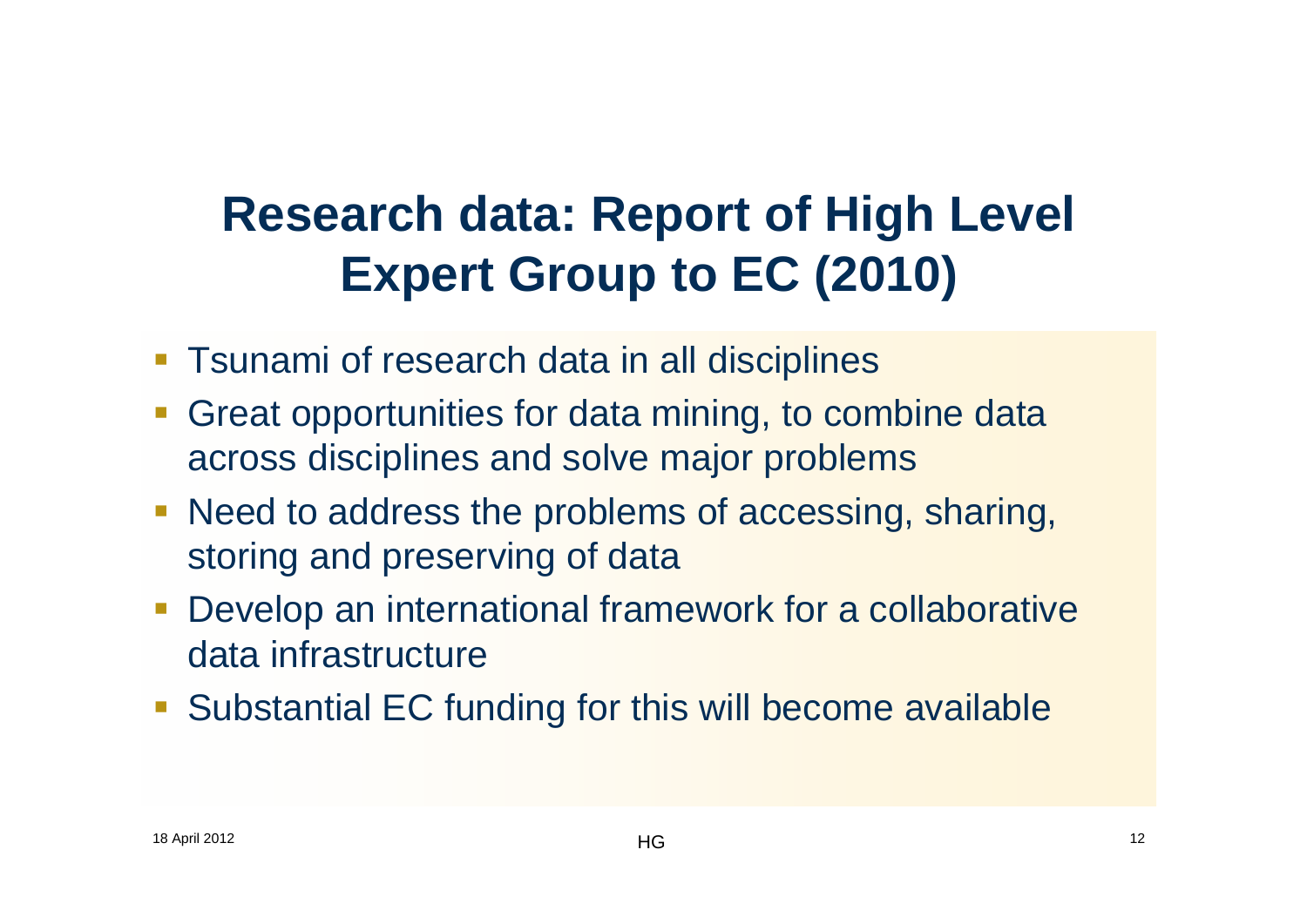#### **EC Report identifies an important role for libraries in this area**

- **IF In a research university no one is responsible for** management of research data, no one has an overview
- **Many challenges: re-use, interoperability, metadata,** copyright, search and retrieval
- No systematic linking of data with publications
- **Training of students and young researchers in this field is** required
- **Libraries could play a role by employing data scientists and data librarians**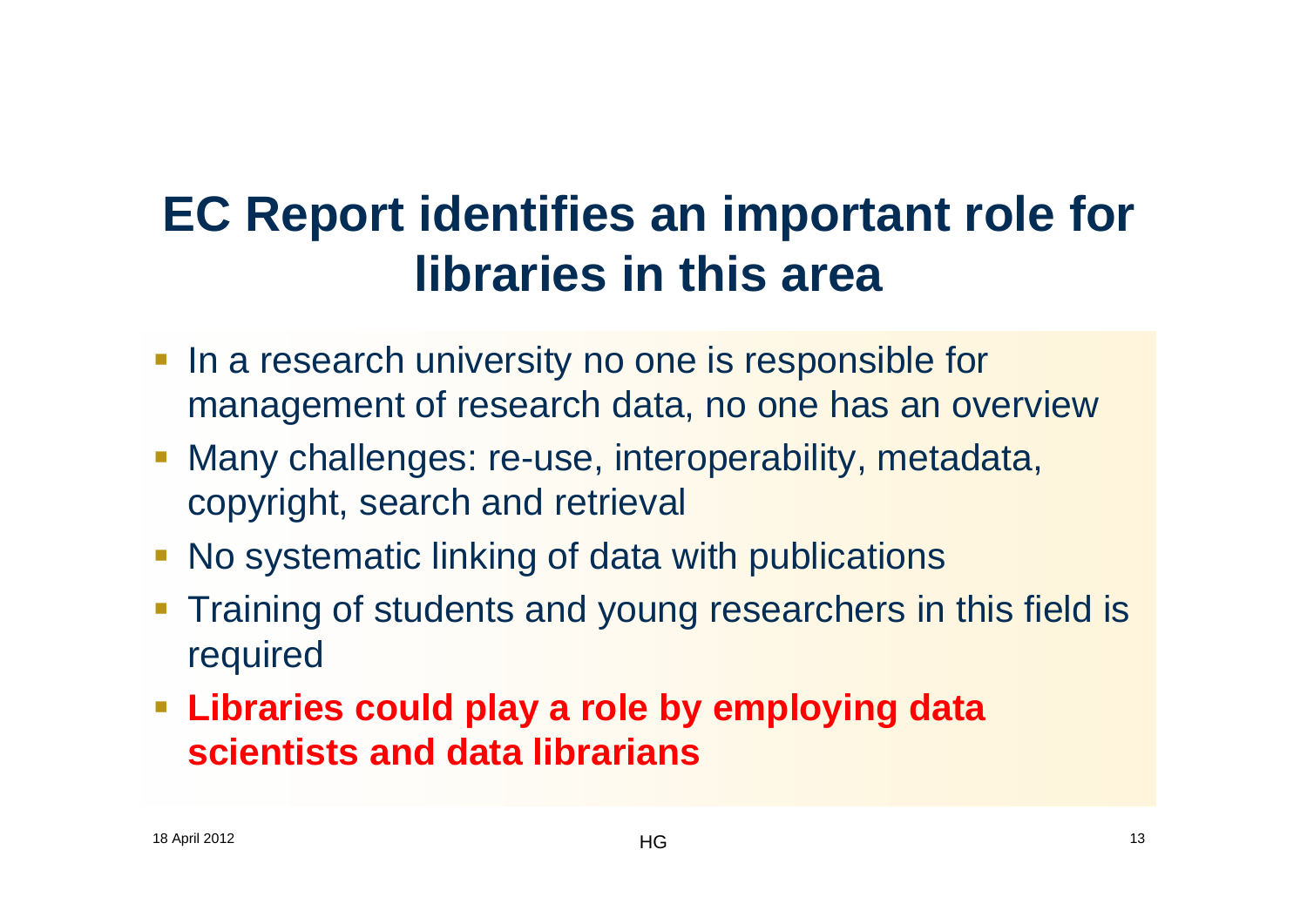#### **LIBER's response to this report**

- $\mathbb{R}^n$ LIBER supports actions to create a Scientific Data Infrastructure
- $\Box$  Scientific research data funded by public money should be Open Access by default
- $\overline{\phantom{0}}$  Libraries are well positioned to provide services on the use of datasets and play a role in the training and education of students
- $\Box$  Libraries can advice researchers on data management, copyright, metadata standards and preservation
- $\mathcal{C}^{\mathcal{A}}$ Libraries will have to employ data scientists and/or data librarians
- $\overline{\phantom{a}}$ More awareness of this is required
- $\mathbb{R}^n$ It is an extremely difficult subject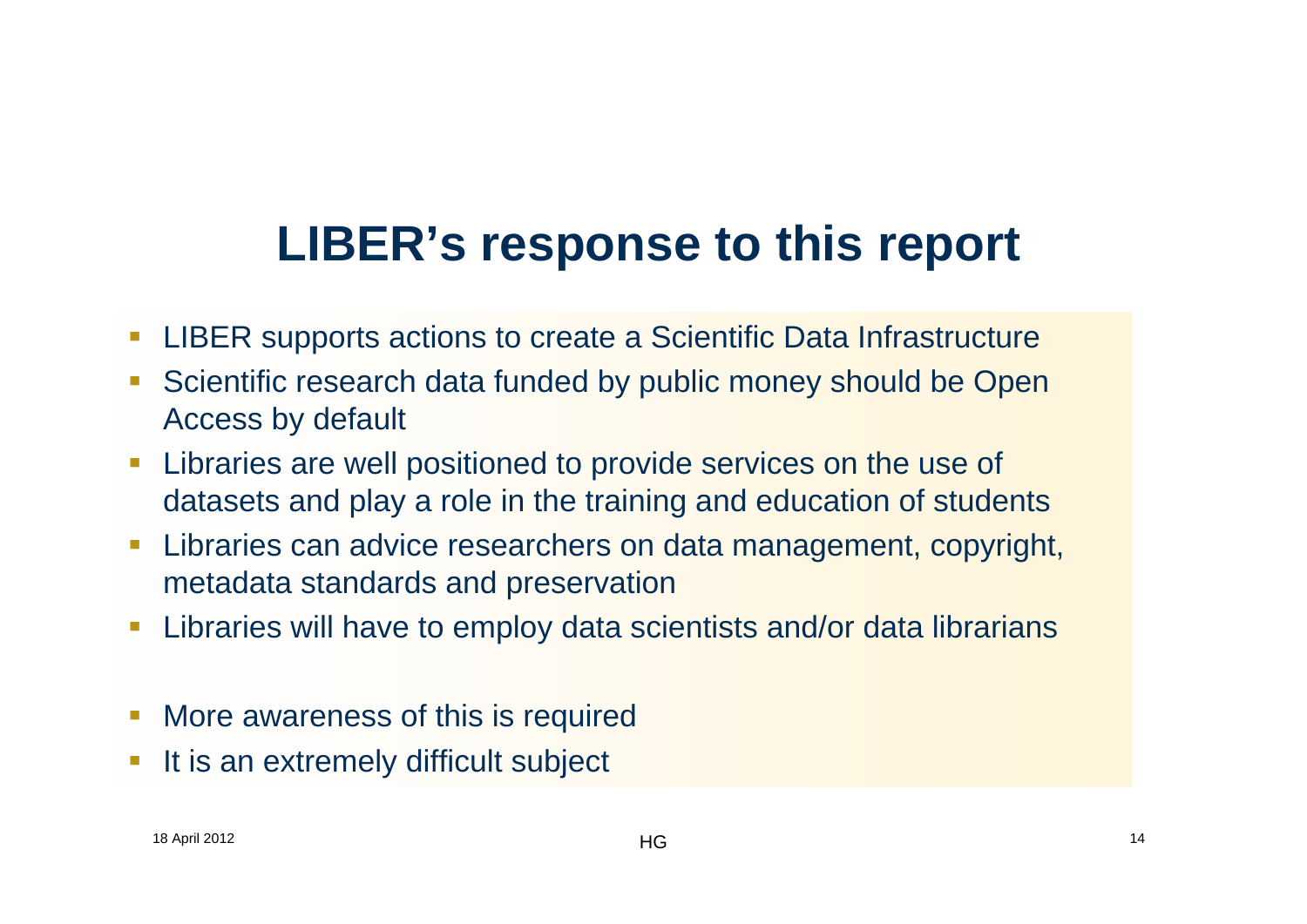#### **Knowledge Exchange [DFG,JISC, DEFF, SURF] report on data (November 2011)**

- **Research libraries are setting up repositories for** open access publications and datasets
- **In some institutions the position of data librarian** has been created
- **The role of data librarians in supporting** researchers in data publishing and datasharing has yet to be developed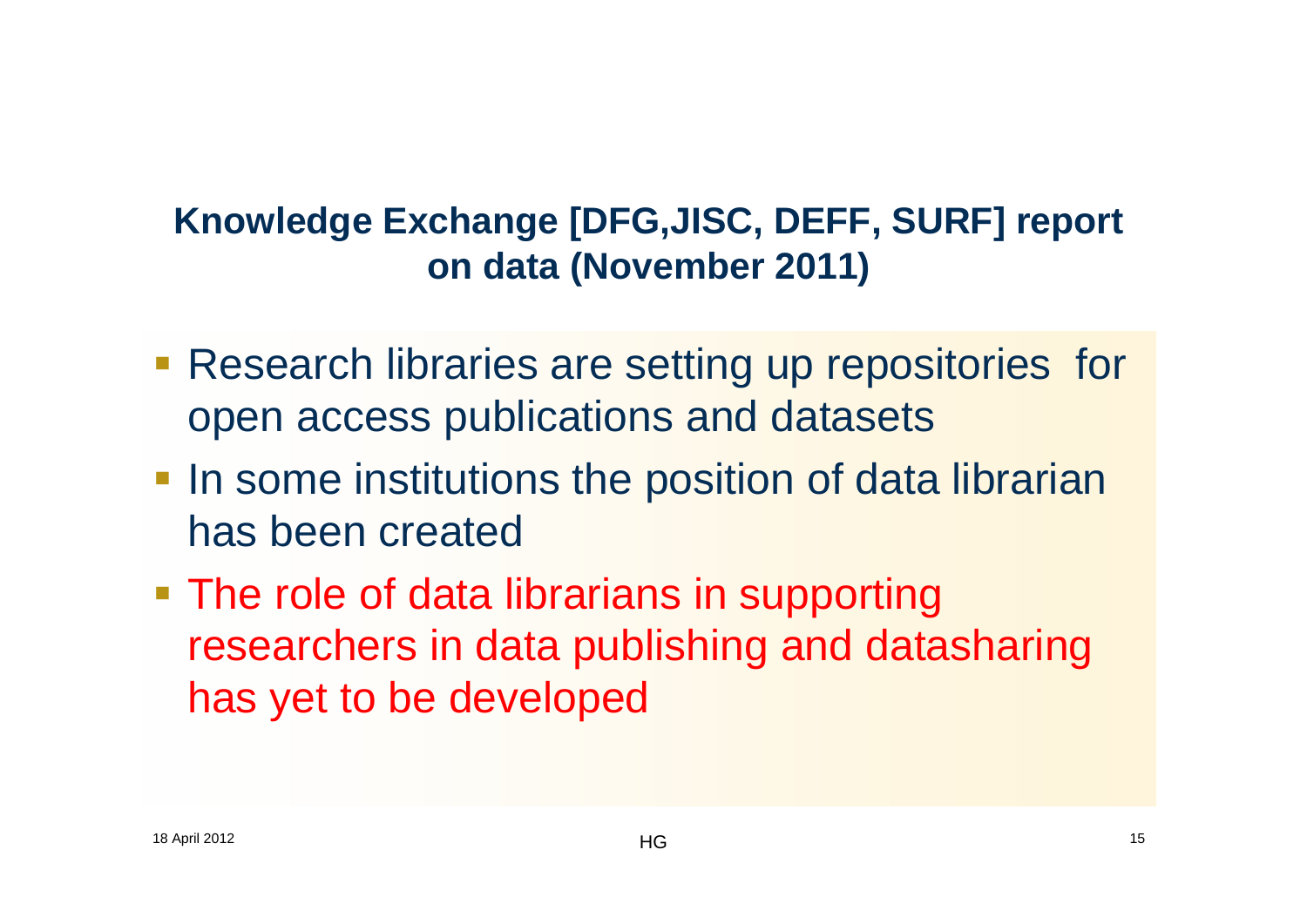#### **Cloud-based services**

- **Network access to applications and services that are** running on remote servers.
- Data are available somewhere in the Internet and can be used on demand
- **>> e.g. cloud-hosted versions of Library systems,** Metadata in the cloud
- **What is currently managed locally can be managed** through collaborations among institutions or by external (commercial) organisations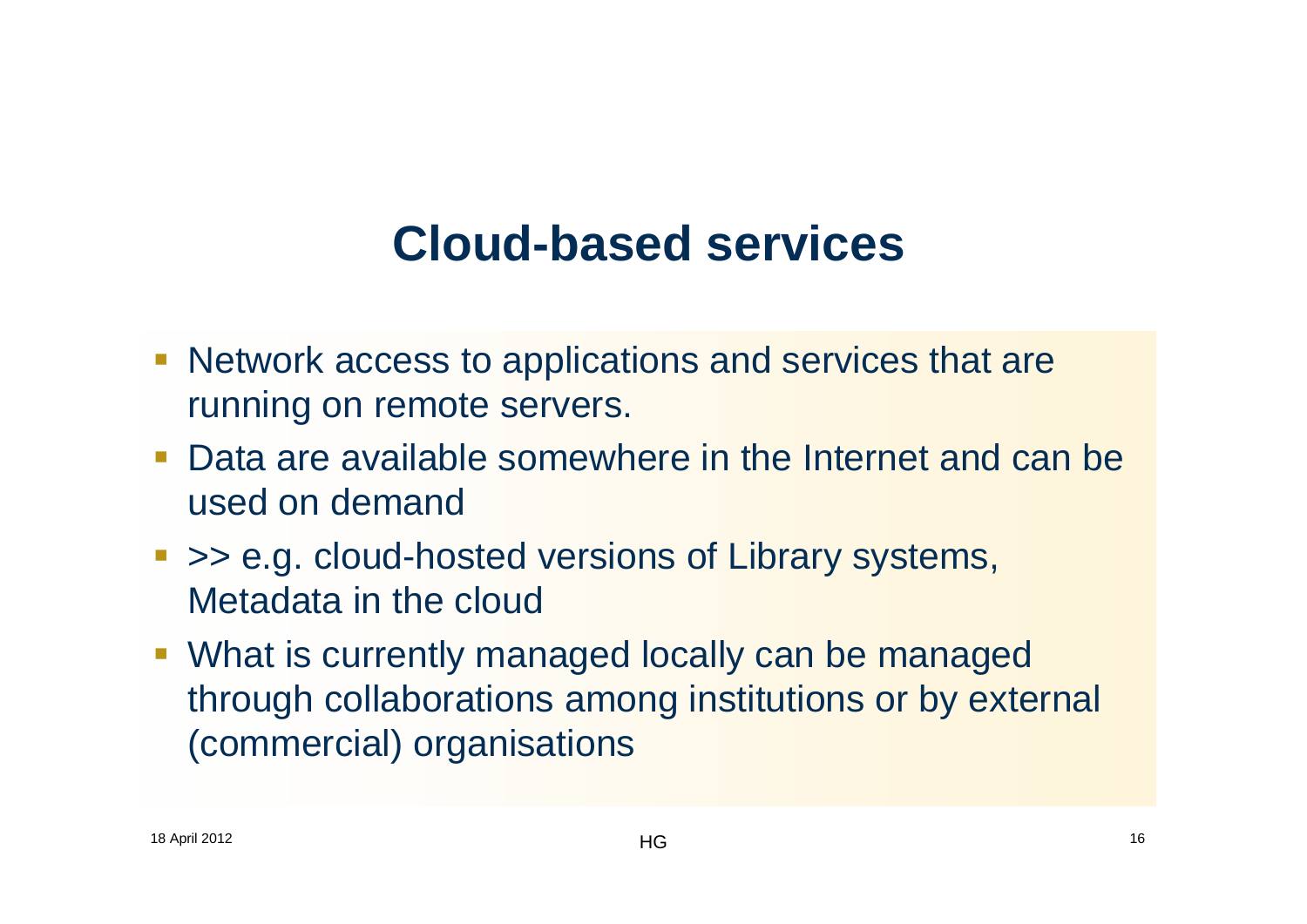# **Library Systems in the Cloud**

- Major library vendors are offering cloud based services
- **OCLC with World Share Management Services**
- **TotalCare cloud environment of Ex Libris**
- **ProQuest with Summon Webscale Discovery**
- Library networks and individual libraries are moving towards these models
- But these services are not yet operational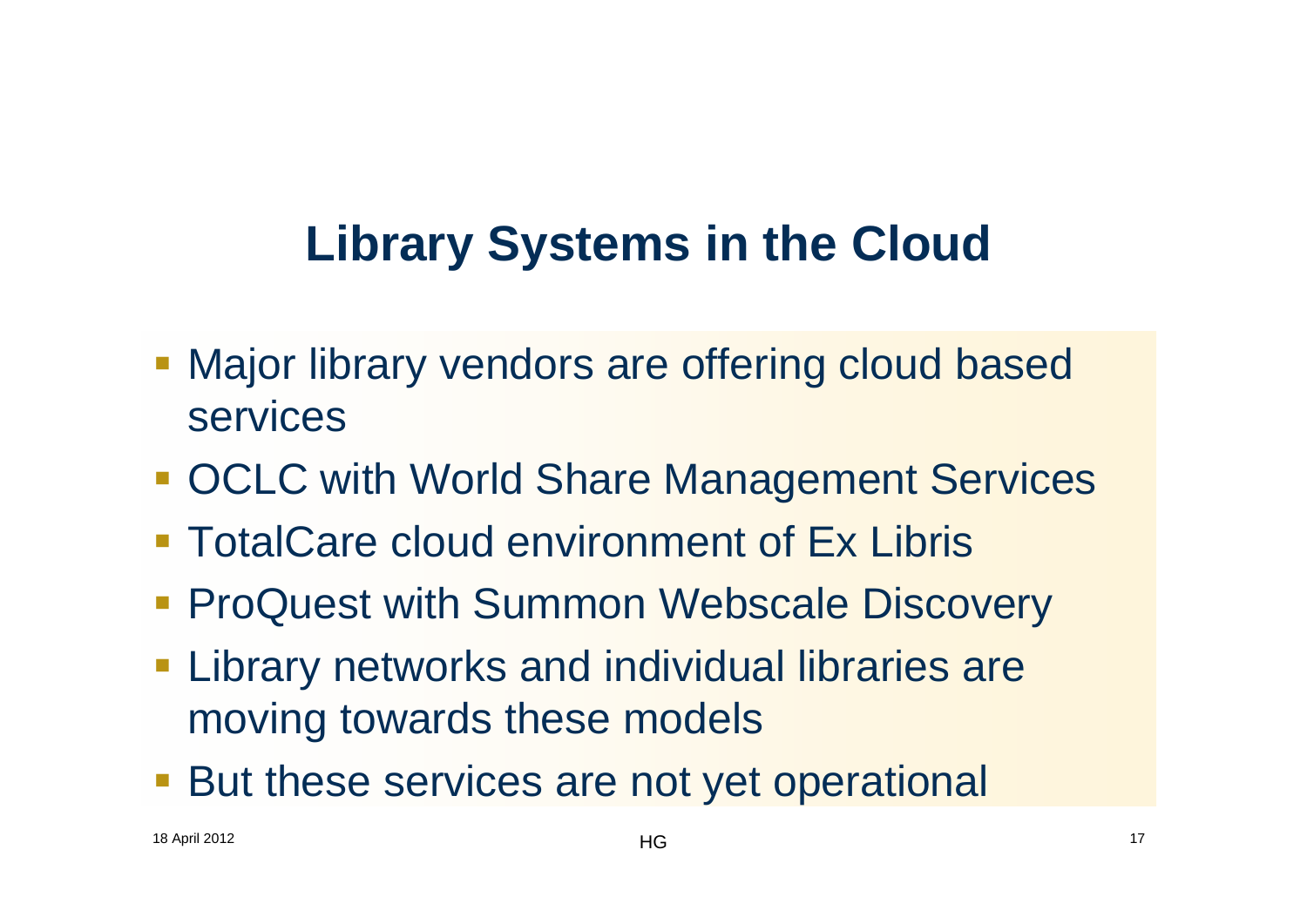#### **Libraries can consider to give up some of their traditional tasks**

- Libraries have to define what they want to control (e.g. User database)
- Focus on the tasks that do matter and make a difference
	- >heritage collections: digitization, preservation and curation
	- >supporting e-teaching and e-research
	- $\geq$ information literacy
	- $\geq$  supporting and promoting open access of research publications of their own institution
	- $\geq$ important tasks on scientific data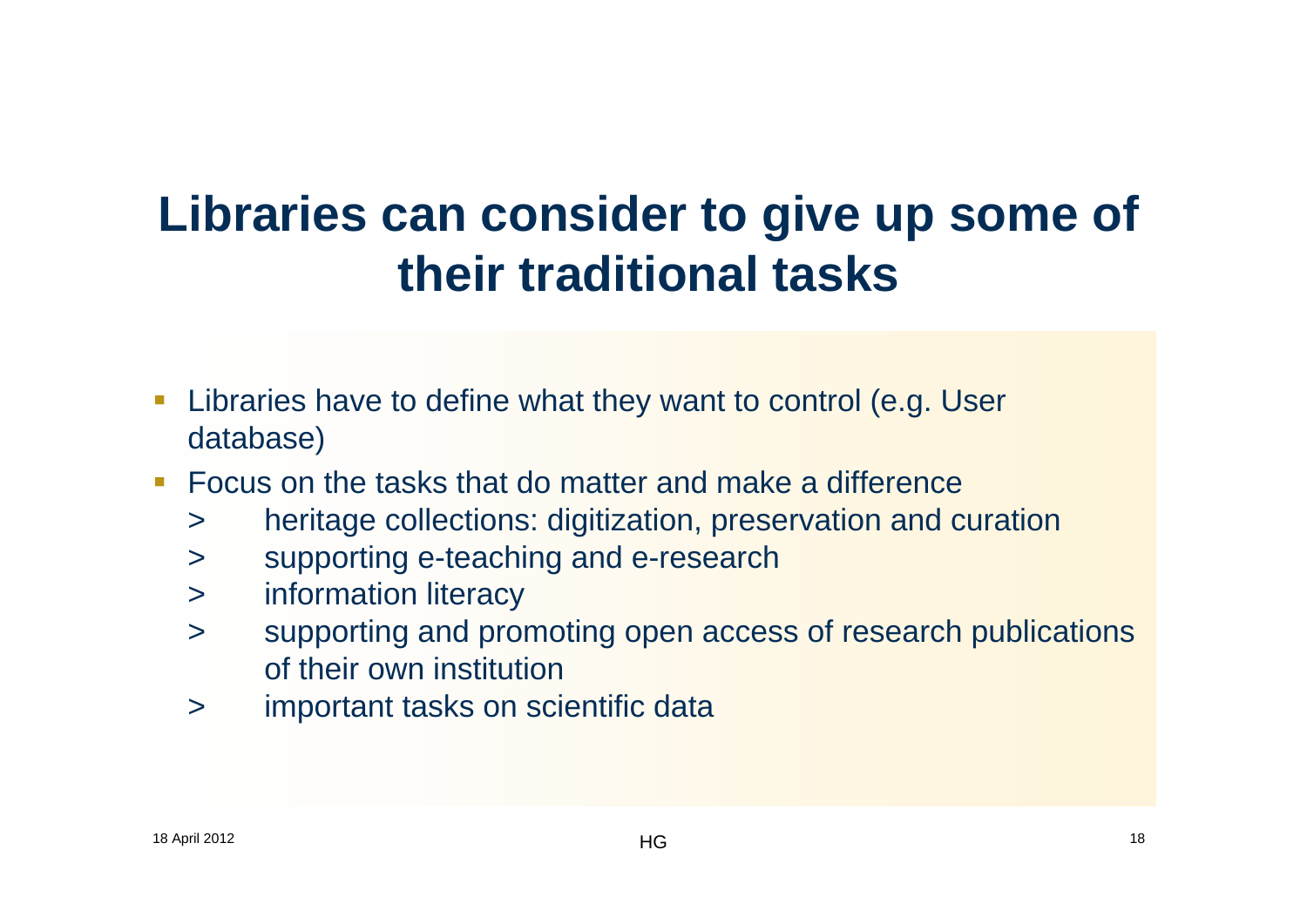## **Library space is valuable**

- **Most library space taken up by physical books** and journals in open stacks
- 50% of volumes have never circulated
- **Circulation and ILL numbers are going down**
- **Only 3% of US faculty started their research in** the library (Ithaka Report 2009)
- Use of electronic resources becomes the dominant situation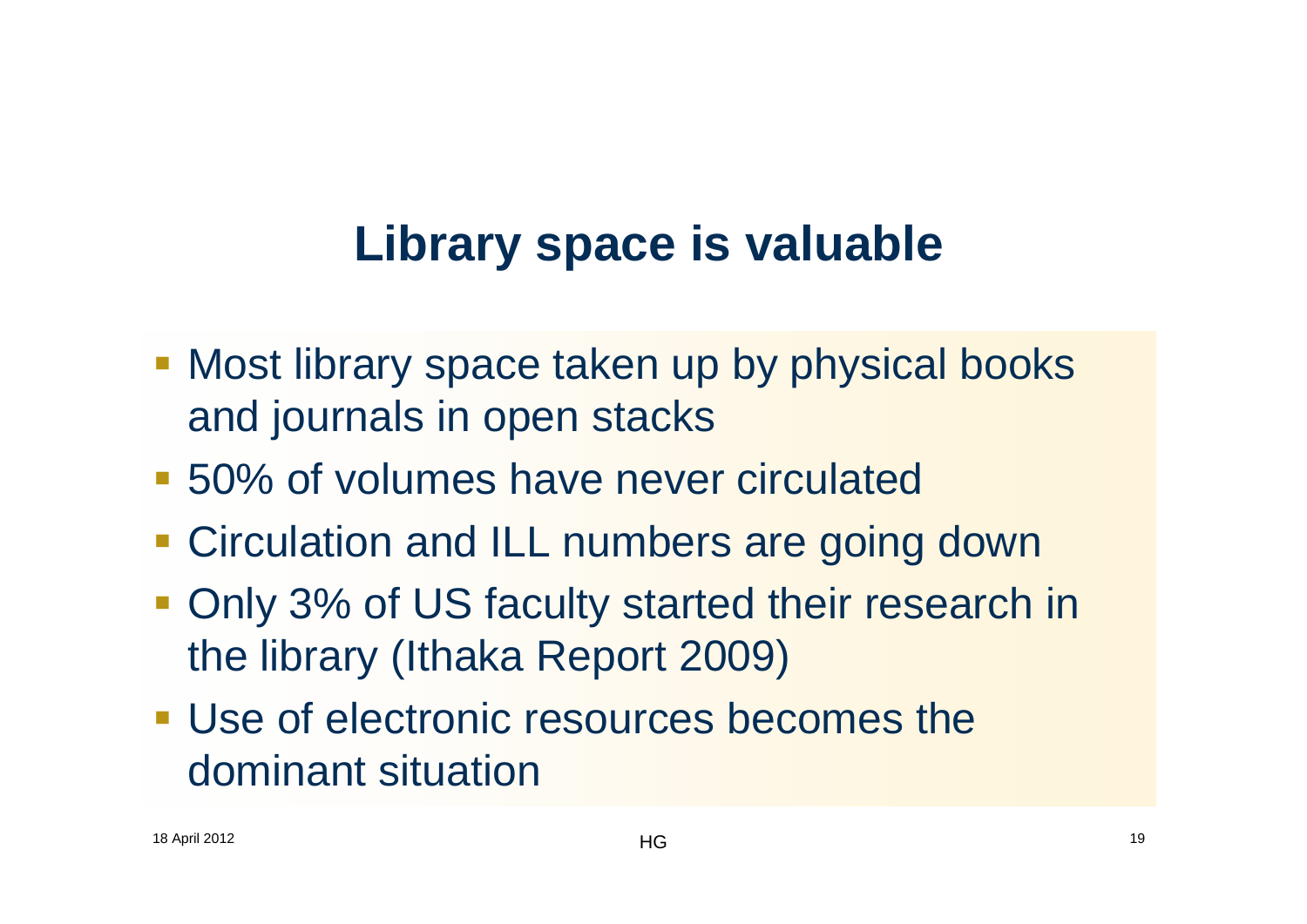#### **Reluctance of librarians and Mixed user feelings**

- **Majority of libraries in most EU countries have not yet** cancelled print subscriptions on scholarly journals, but this situation is changing rapidly
- **Concern about Ebooks and Copyright**
- Clear move towards E-books (but UK Students still prefer print to E-books [Bowker])
- Influencial professors want to have as many physical books on the shelves as possible, but ...they don't go to the library
- The Library as a symbol, a showcase?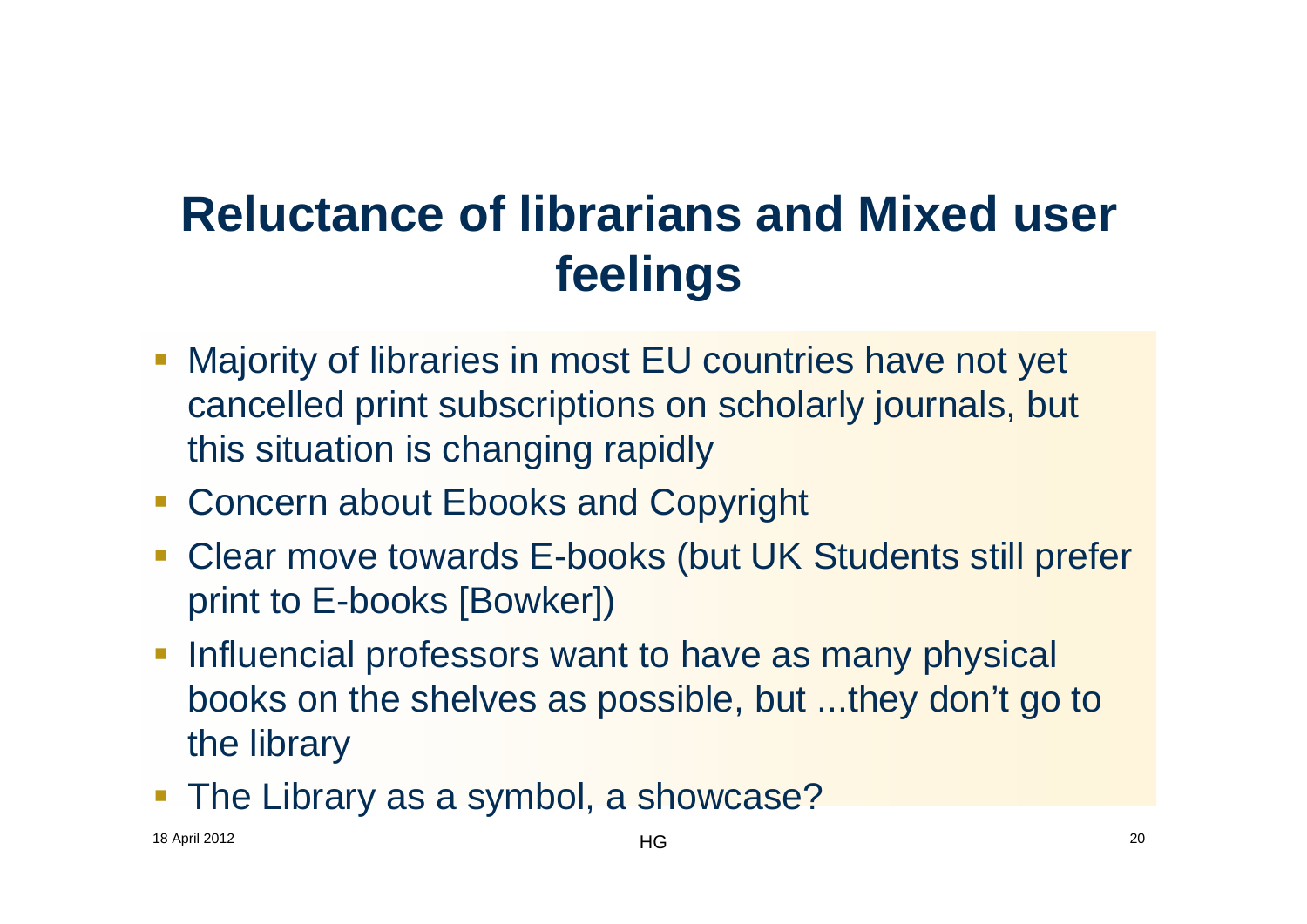## **Re-using library space**

- **In increasing number of libraries physical** volumes are removed to free space for collaborative learning and study areas
- **Other academic support services move into** library space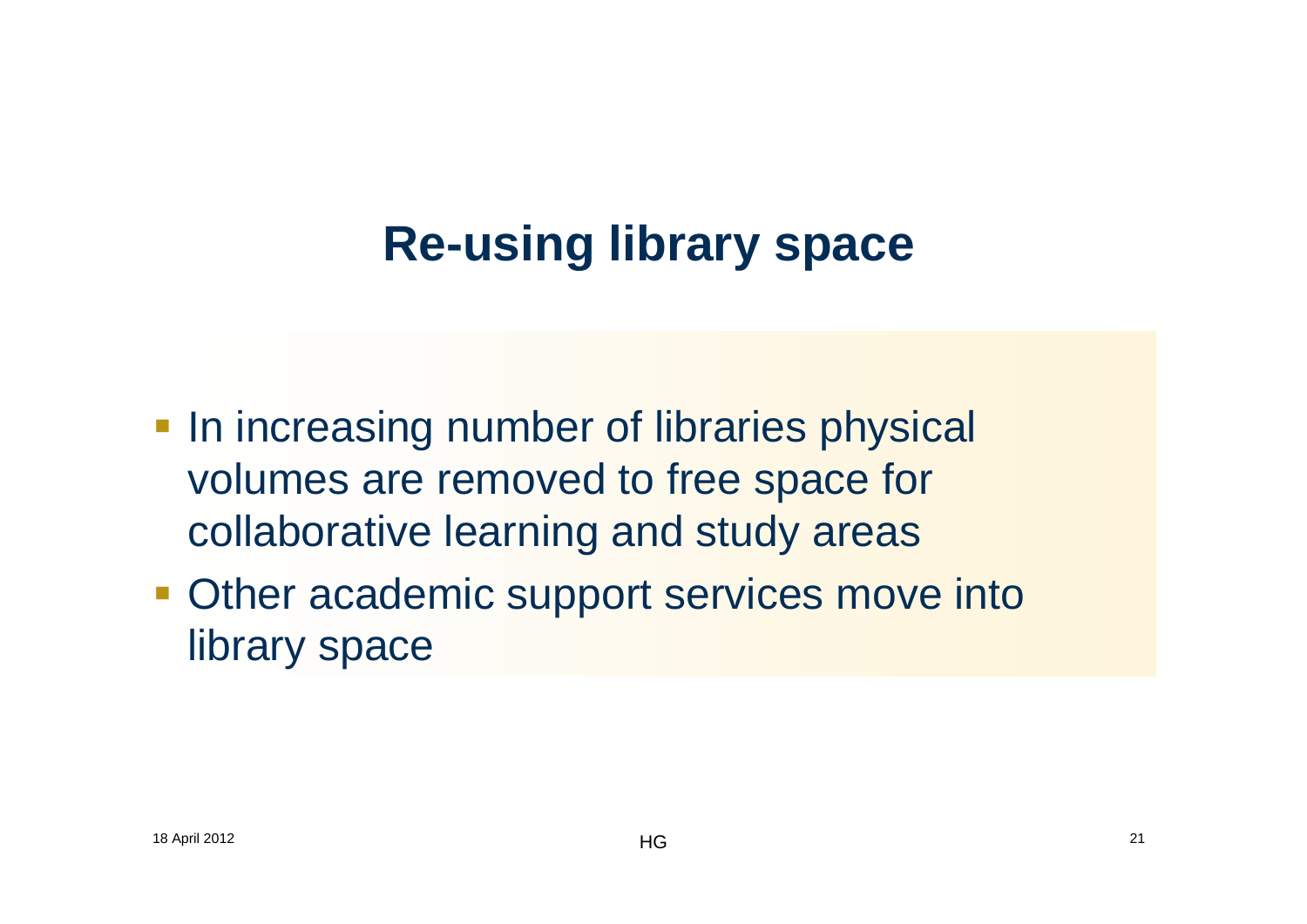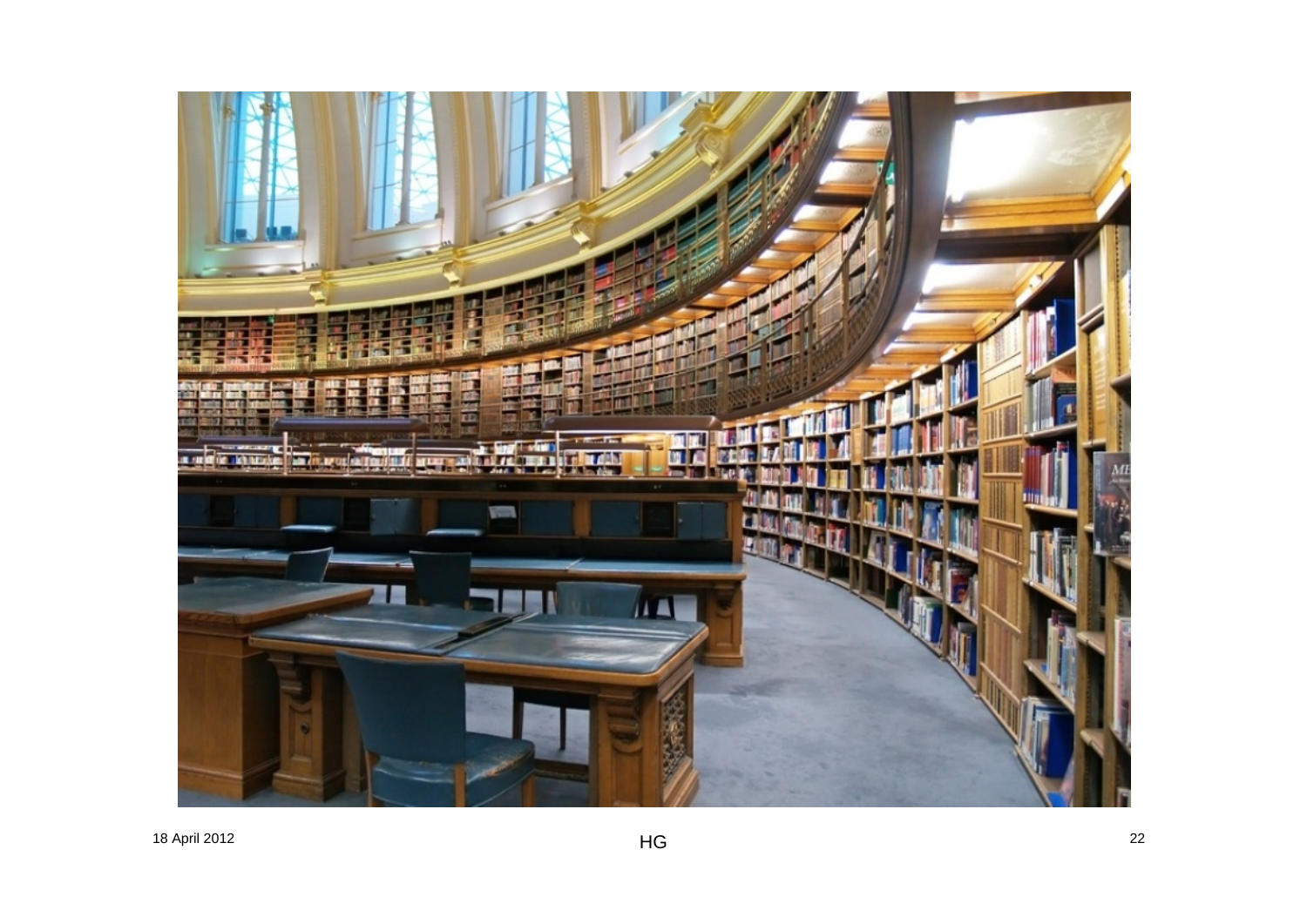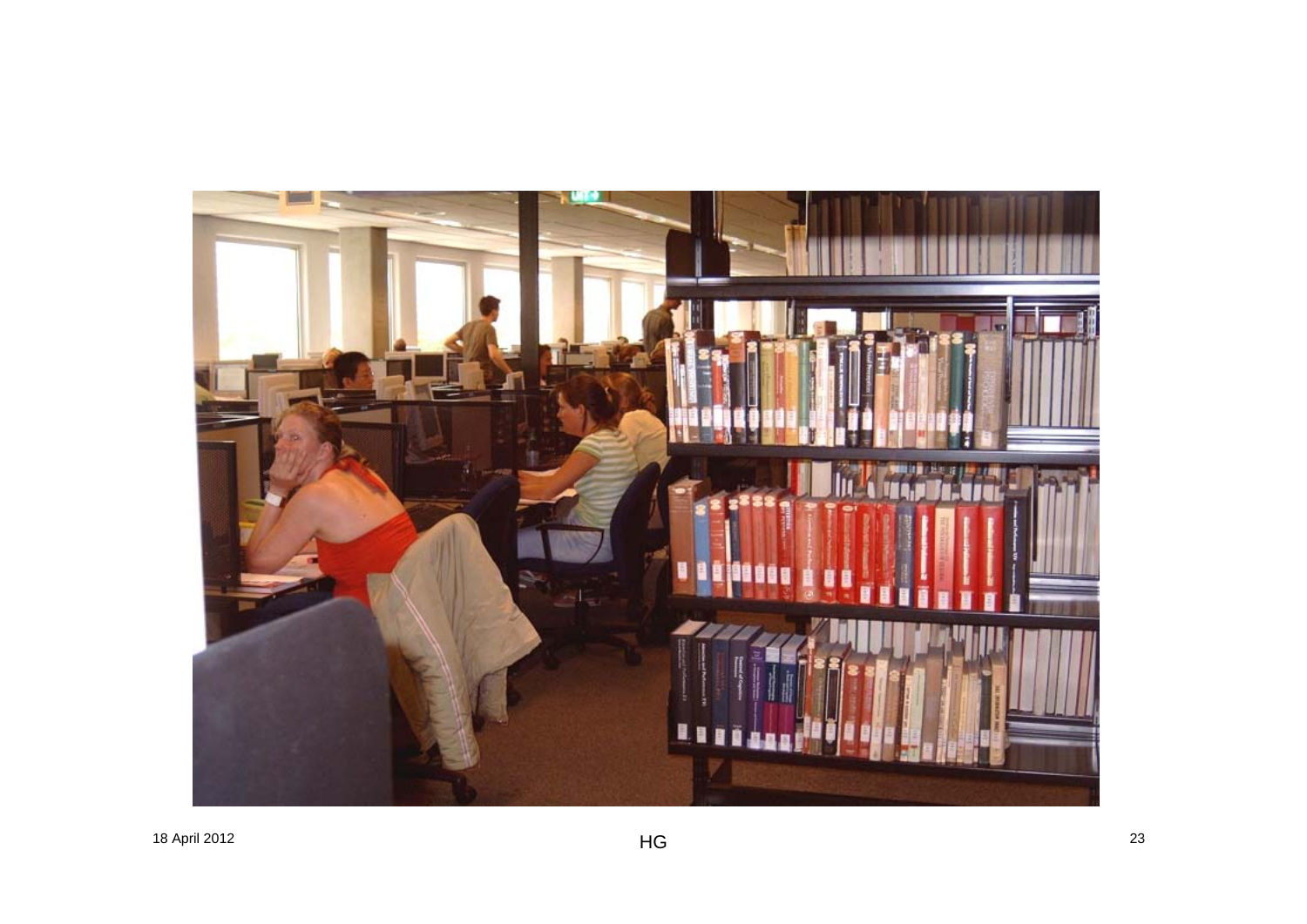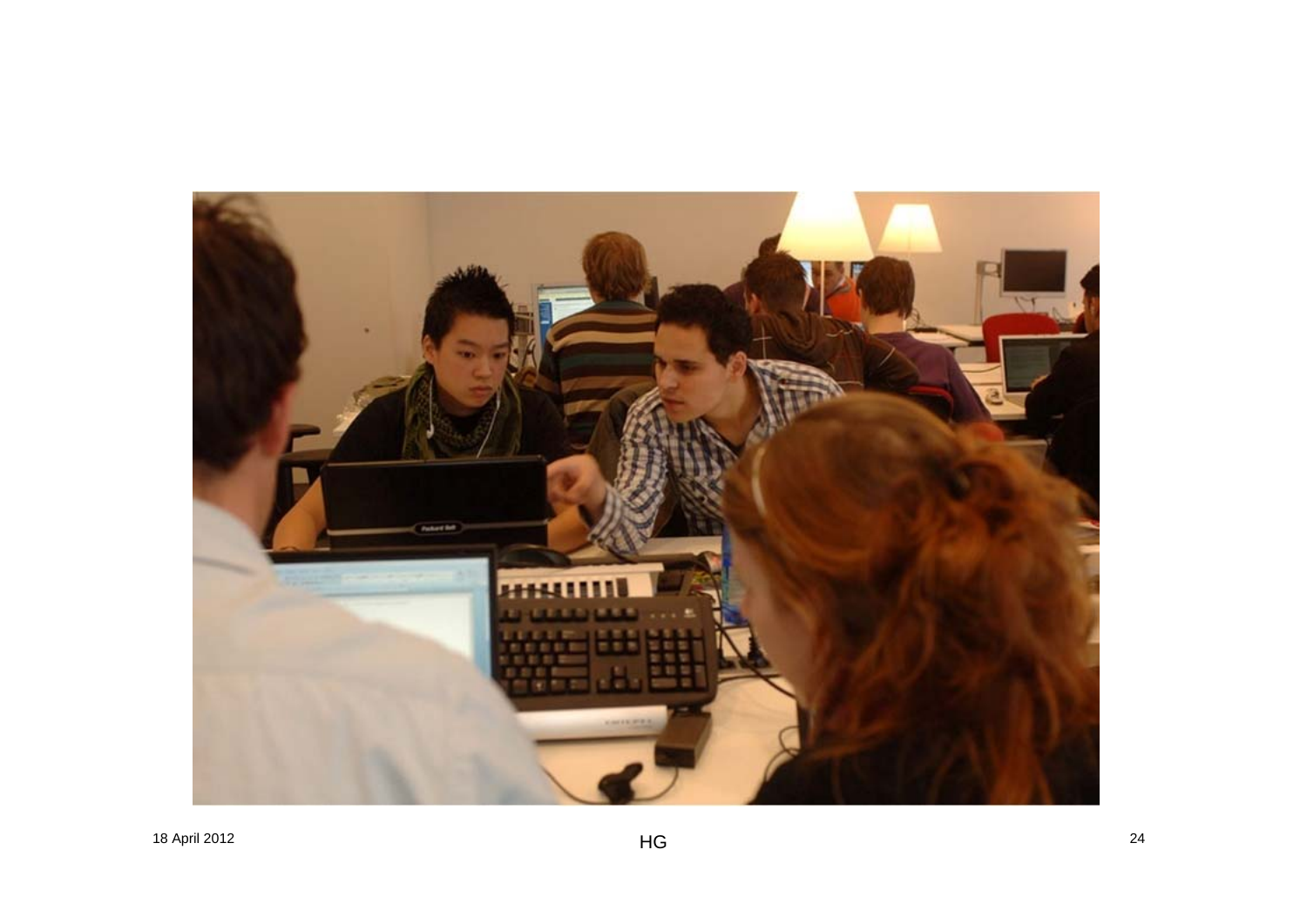# **Top trends in library space planning**

- **Fewer physical resources**
- **Wireless connectivity and outlets**
- **EXCOMENT COMPACTE COMPOSEDING THE COMPACTE COMPACTE COMPACTE COMPACTE COMPACTE**
- **Accept that library is a social space**
- **Integration of academic support services (IT Support, Learning Support, Data Centers)**
- **Flexibility and modularity**
- Food and Drink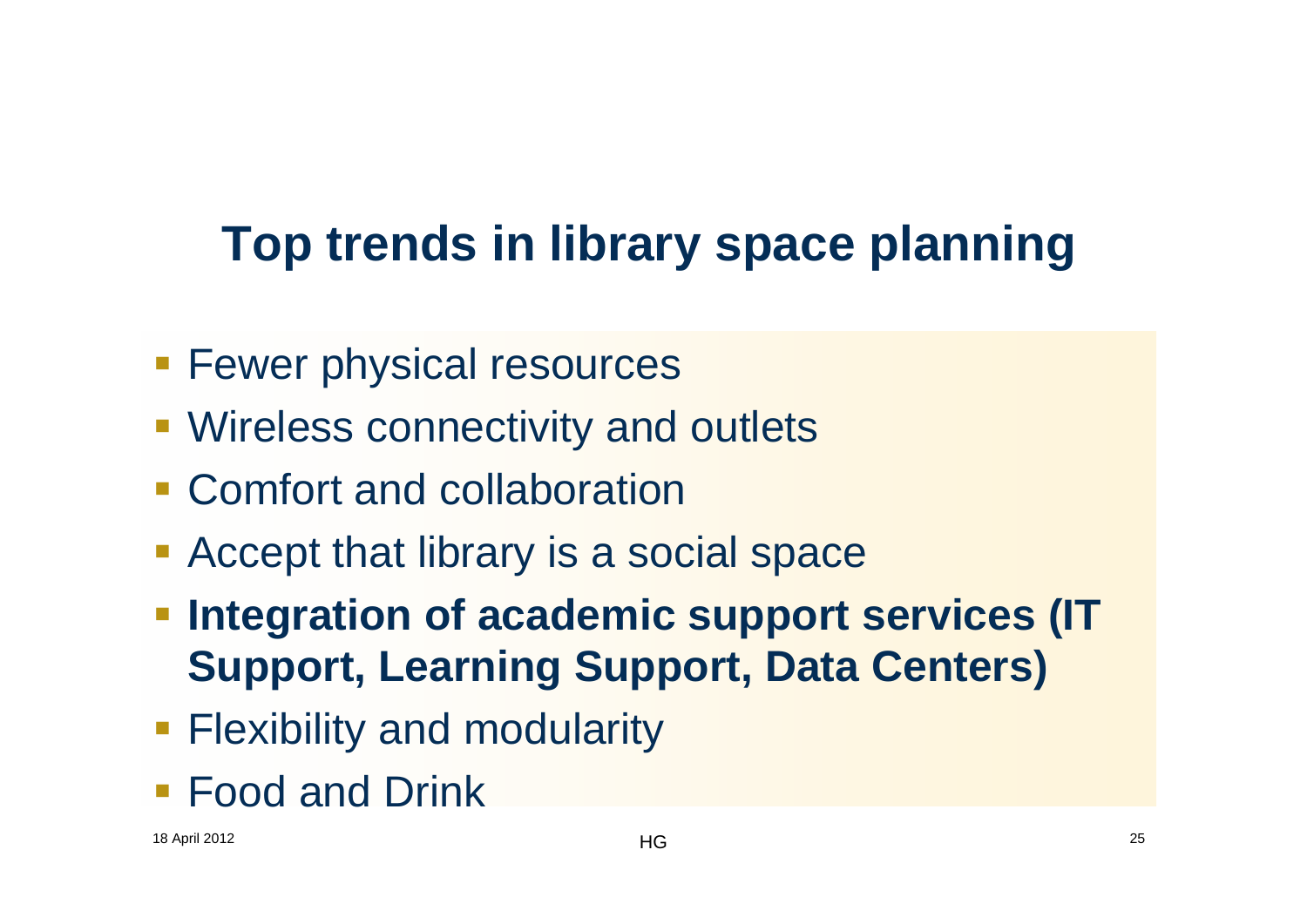# **Role of library is changing**

- **Declining demand for services libraries were built** for (print collections,cataloguing, lending, reference work)
- **And new challenges are coming up for research** libraries:
	- Open Access to research publications
	- -Managing research data
	- -Information literacy in the Google era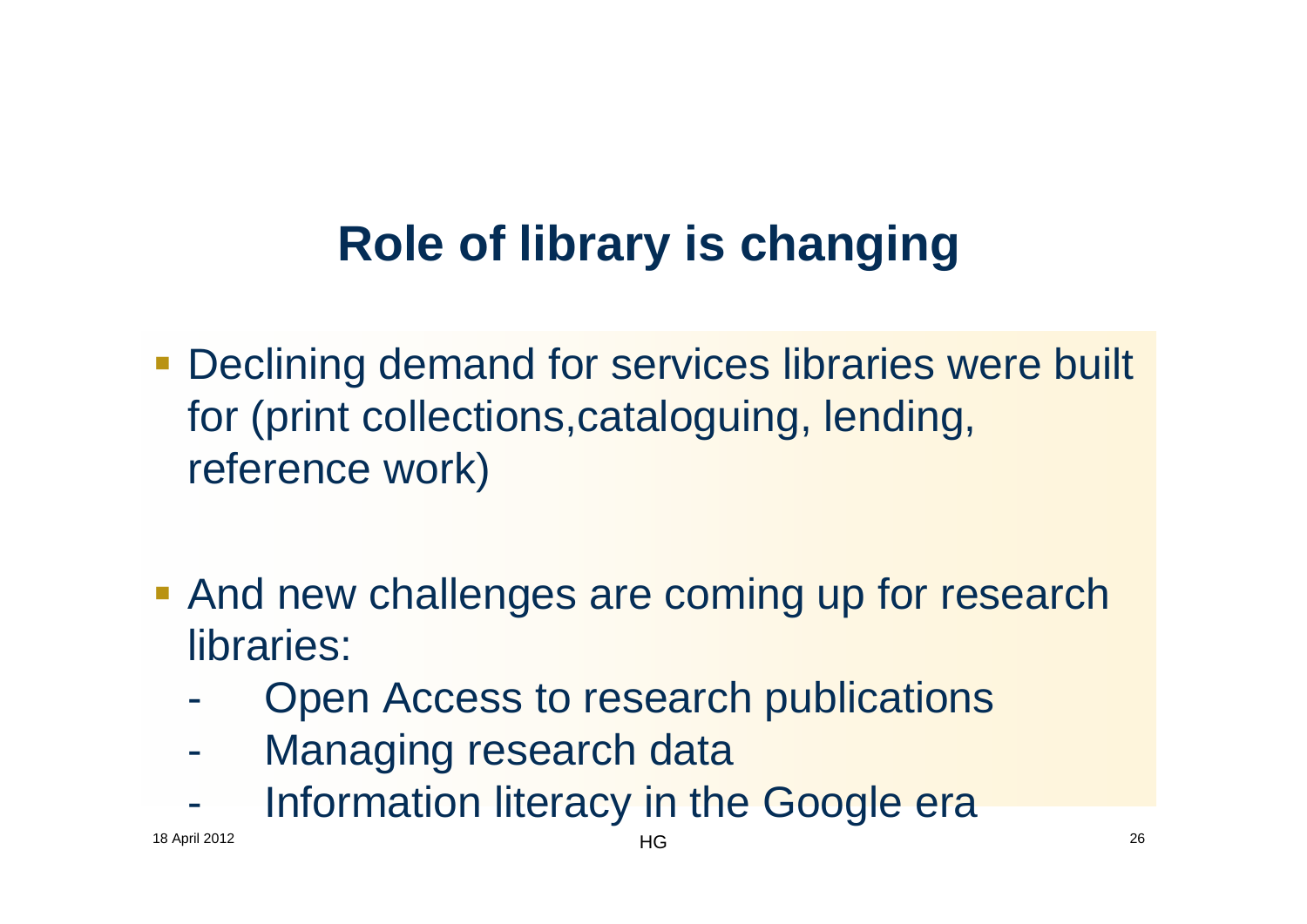## **Discussing the new Strategy of LIBER**

- 1. Advocacy and Communication
- 2. Scholarly Communication and Research Infrastructures
- 3. Re-shaping the Research Library